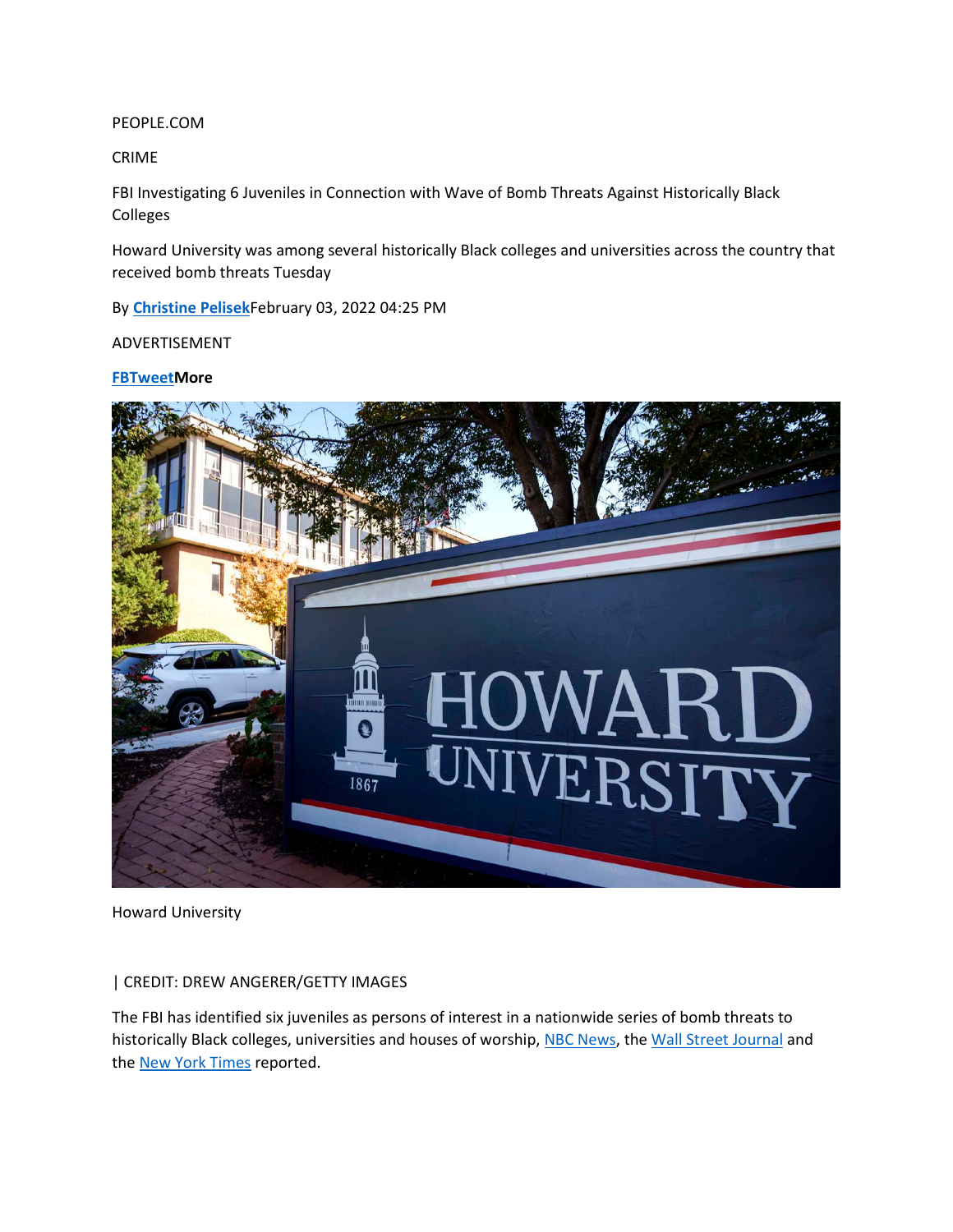A law enforcement official said the six juveniles from around the country were considered "tech savvy," NBC reports.

The juveniles are believed to have made the calls using a disguised phone number, the Wall Street Journal reported, citing officials.

The FBI declined to comment about the persons of interest to PEOPLE.

In a Feb. 2 statement, the FBI said the threats were being "investigated as racially or ethnically motivated violent extremism and hate crimes."

More than a dozen of historically Black colleges and universities (HBCUs) were on lock down after receiving bomb threats on Tuesday, the first day of Black History Month.



### PAID CONTENT

[Stream Halo in 2022](https://eb2.3lift.com/pass?tl_clickthrough=true&redir=https%3A%2F%2Fgoogleads.g.doubleclick.net%2Fdbm%2Fclk%3Fsa%3DL%26ai%3DCH0Zucm0MYtb1MOPCo9kPxIOfmAfgqITFZ5y59I_lDsgvEAEgvb75bigCYMmGo4fUo4AQoAHk39vpAsgBBqgDAaoE2QFP0LLFz86u-3g_NWZRIPSqoUEOzDIaDjoKRG4hnVSNFAS1lu7I6Kvx9nCDWmOXtDK6oYw6eNxWt1pJOPvnRmPZDg2WJ41LqK-6lt-99VzTHpcLSqMJZrIKKbRbniiLmkvwRhUgTkdO6kcwg7-wRCEr43gsW7g68Gfkt27IApgDzNrreih32-aL57-kdYOwbBfUkRH4mRCrcjhaPYeZ_wuYKeS7XWhrReeYbMNX4gl-Pym1WzbgRvc8aBS5IHPt2GPUpFUXb_OutP_FqHuCrtCRwfmHqHlooY23wASXoIe-1gPgBAOQBgGgBjeAB4SgpJYBqAeOzhuoB5PYG6gH7paxAqgH_p6xAqgHpKOxAqgH1ckbqAemvhuoB_PRG6gHltgbqAeqm7ECqAffn7EC2AcB0ggHCIBhEAEYHfIIDGJpZGRlci0zNTc0MrEJVtg9-nC2zvOACgSYCwHICwGwE5SAoA7QEwDYEw3YFAHQFQGYFgH4FgGAFwE%26num%3D1%26cid%3DCAASEuRoPgQpCjXPrnbGDTB9eHNnwQ%26sig%3DAOD64_1d5Cwjdh66inc4jzO1eMshThokwA%26client%3Dca-pub-3380684538404130%26dbm_c%3DAKAmf-AOsSnLK3qN2SaO-Utl5wGjrVE91gDzRltvaXH_S6r5EA4wp0QQucn7hUDFHUXL9mdep5gkUa3gabBYuz1ApWPGyZ8OHw%26dbm_d%3DAKAmf-ApLet7bfJe1FEpnRGGqKoJG8xU9nwle7fbRxrUE2zaj3lHTXtzxKEvhTb-00cgHkA4wDS4Dl6Ej_Rz2qtzgQQ4kmA8fOj6UoAt22hNXaHfO8eVzhwXXrL_kvjh3GOf3UinbXxXnn4jtHxKrNo5NdIT6D2akmWGwteGp8UrWXBhS78ScEzCZG6dWtUIxzSNIs1DX5F9%26adurl%3Dhttps%3A%2F%2Fwww.paramountplus.com%2F%3Fcbscidmt%3Doriginals%26ftag%3DPPM-20-10bab6d&ss=0&bc=0.963&pr=%24%7BAUCTION_PRICE%7D&adid=398516826&brid=556687&bmid=5989&biid=5989&aid=5974373471935524486630&tid=10622009&bcud=963&sid=104987&ts=1644981618&cb=97428)

[Stream the new original series exclusively in 2022 on Paramount+. Try it free!](https://eb2.3lift.com/pass?tl_clickthrough=true&redir=https%3A%2F%2Fgoogleads.g.doubleclick.net%2Fdbm%2Fclk%3Fsa%3DL%26ai%3DCH0Zucm0MYtb1MOPCo9kPxIOfmAfgqITFZ5y59I_lDsgvEAEgvb75bigCYMmGo4fUo4AQoAHk39vpAsgBBqgDAaoE2QFP0LLFz86u-3g_NWZRIPSqoUEOzDIaDjoKRG4hnVSNFAS1lu7I6Kvx9nCDWmOXtDK6oYw6eNxWt1pJOPvnRmPZDg2WJ41LqK-6lt-99VzTHpcLSqMJZrIKKbRbniiLmkvwRhUgTkdO6kcwg7-wRCEr43gsW7g68Gfkt27IApgDzNrreih32-aL57-kdYOwbBfUkRH4mRCrcjhaPYeZ_wuYKeS7XWhrReeYbMNX4gl-Pym1WzbgRvc8aBS5IHPt2GPUpFUXb_OutP_FqHuCrtCRwfmHqHlooY23wASXoIe-1gPgBAOQBgGgBjeAB4SgpJYBqAeOzhuoB5PYG6gH7paxAqgH_p6xAqgHpKOxAqgH1ckbqAemvhuoB_PRG6gHltgbqAeqm7ECqAffn7EC2AcB0ggHCIBhEAEYHfIIDGJpZGRlci0zNTc0MrEJVtg9-nC2zvOACgSYCwHICwGwE5SAoA7QEwDYEw3YFAHQFQGYFgH4FgGAFwE%26num%3D1%26cid%3DCAASEuRoPgQpCjXPrnbGDTB9eHNnwQ%26sig%3DAOD64_1d5Cwjdh66inc4jzO1eMshThokwA%26client%3Dca-pub-3380684538404130%26dbm_c%3DAKAmf-AOsSnLK3qN2SaO-Utl5wGjrVE91gDzRltvaXH_S6r5EA4wp0QQucn7hUDFHUXL9mdep5gkUa3gabBYuz1ApWPGyZ8OHw%26dbm_d%3DAKAmf-ApLet7bfJe1FEpnRGGqKoJG8xU9nwle7fbRxrUE2zaj3lHTXtzxKEvhTb-00cgHkA4wDS4Dl6Ej_Rz2qtzgQQ4kmA8fOj6UoAt22hNXaHfO8eVzhwXXrL_kvjh3GOf3UinbXxXnn4jtHxKrNo5NdIT6D2akmWGwteGp8UrWXBhS78ScEzCZG6dWtUIxzSNIs1DX5F9%26adurl%3Dhttps%3A%2F%2Fwww.paramountplus.com%2F%3Fcbscidmt%3Doriginals%26ftag%3DPPM-20-10bab6d&ss=0&bc=0.963&pr=%24%7BAUCTION_PRICE%7D&adid=398516826&brid=556687&bmid=5989&biid=5989&aid=5974373471935524486630&tid=10622009&bcud=963&sid=104987&ts=1644981618&cb=97428)

#### From [Paramount+](https://eb2.3lift.com/pass?tl_clickthrough=true&redir=https%3A%2F%2Fgoogleads.g.doubleclick.net%2Fdbm%2Fclk%3Fsa%3DL%26ai%3DCH0Zucm0MYtb1MOPCo9kPxIOfmAfgqITFZ5y59I_lDsgvEAEgvb75bigCYMmGo4fUo4AQoAHk39vpAsgBBqgDAaoE2QFP0LLFz86u-3g_NWZRIPSqoUEOzDIaDjoKRG4hnVSNFAS1lu7I6Kvx9nCDWmOXtDK6oYw6eNxWt1pJOPvnRmPZDg2WJ41LqK-6lt-99VzTHpcLSqMJZrIKKbRbniiLmkvwRhUgTkdO6kcwg7-wRCEr43gsW7g68Gfkt27IApgDzNrreih32-aL57-kdYOwbBfUkRH4mRCrcjhaPYeZ_wuYKeS7XWhrReeYbMNX4gl-Pym1WzbgRvc8aBS5IHPt2GPUpFUXb_OutP_FqHuCrtCRwfmHqHlooY23wASXoIe-1gPgBAOQBgGgBjeAB4SgpJYBqAeOzhuoB5PYG6gH7paxAqgH_p6xAqgHpKOxAqgH1ckbqAemvhuoB_PRG6gHltgbqAeqm7ECqAffn7EC2AcB0ggHCIBhEAEYHfIIDGJpZGRlci0zNTc0MrEJVtg9-nC2zvOACgSYCwHICwGwE5SAoA7QEwDYEw3YFAHQFQGYFgH4FgGAFwE%26num%3D1%26cid%3DCAASEuRoPgQpCjXPrnbGDTB9eHNnwQ%26sig%3DAOD64_1d5Cwjdh66inc4jzO1eMshThokwA%26client%3Dca-pub-3380684538404130%26dbm_c%3DAKAmf-AOsSnLK3qN2SaO-Utl5wGjrVE91gDzRltvaXH_S6r5EA4wp0QQucn7hUDFHUXL9mdep5gkUa3gabBYuz1ApWPGyZ8OHw%26dbm_d%3DAKAmf-ApLet7bfJe1FEpnRGGqKoJG8xU9nwle7fbRxrUE2zaj3lHTXtzxKEvhTb-00cgHkA4wDS4Dl6Ej_Rz2qtzgQQ4kmA8fOj6UoAt22hNXaHfO8eVzhwXXrL_kvjh3GOf3UinbXxXnn4jtHxKrNo5NdIT6D2akmWGwteGp8UrWXBhS78ScEzCZG6dWtUIxzSNIs1DX5F9%26adurl%3Dhttps%3A%2F%2Fwww.paramountplus.com%2F%3Fcbscidmt%3Doriginals%26ftag%3DPPM-20-10bab6d&ss=0&bc=0.963&pr=%24%7BAUCTION_PRICE%7D&adid=398516826&brid=556687&bmid=5989&biid=5989&aid=5974373471935524486630&tid=10622009&bcud=963&sid=104987&ts=1644981618&cb=97428)

# D

[Howard University](https://twitter.com/HowardU/status/1488489854065332224?s=20&t=pp5PqIm87tPmIsombdm0eA) in Washington, D.C., is among several HBCUs to have reported bomb threats beginning Tuesday morning, sending emergency alerts to students and faculty for a campus-wide lockdown.

"We don't know who's behind this, but we do know it's motivated by hate," Howard University President Wayne Frederick said [Tuesday.](https://twitter.com/CNNSitRoom/status/1488663096025657348?s=20&t=pp5PqIm87tPmIsombdm0eA) "We've had these challenges before but definitely since I've been here [as a student] in 1988, it has not been this widespread and also, I think, this overt."

The FBI's Joint Terrorism Task Forces is leading the investigation into the bomb threats.

"This investigation is of the highest priority for the Bureau and involves more than 20 FBI field offices across the country," the statement said. "Although at this time no explosive devices have been found at any of the locations, the FBI takes all threats with the utmost seriousness, and we are committed to thoroughly and aggressively investigating these threats."

Along with Howard, the [University of the District of Columbia,](https://twitter.com/udc_edu/status/1488541883412488199?s=20&t=HEWB-YTHAc8C5JoRoF7KoQ) [Morgan State University,](https://twitter.com/MorganStateU/status/1488503587936387072?s=20&t=Ge9w4c6Kw5_ppBG_ZhAN5w) [Coppin State](https://twitter.com/CoppinStateUniv/status/1488581988974010368?s=20&t=Ge9w4c6Kw5_ppBG_ZhAN5w)  [University,](https://twitter.com/CoppinStateUniv/status/1488581988974010368?s=20&t=Ge9w4c6Kw5_ppBG_ZhAN5w) [Fort Valley State University,](https://twitter.com/FVSU/status/1488593789090418695?s=20&t=Ge9w4c6Kw5_ppBG_ZhAN5w) [Kentucky State University,](https://twitter.com/KyStateU/status/1488499121745022985?s=20&t=Ge9w4c6Kw5_ppBG_ZhAN5w) [Xavier University of Louisiana,](https://twitter.com/XULA1925/status/1488572903088132097?s=20&t=Ge9w4c6Kw5_ppBG_ZhAN5w) [Edward](https://twitter.com/ewctigers/status/1488617300504817669?s=20&t=Ge9w4c6Kw5_ppBG_ZhAN5w)